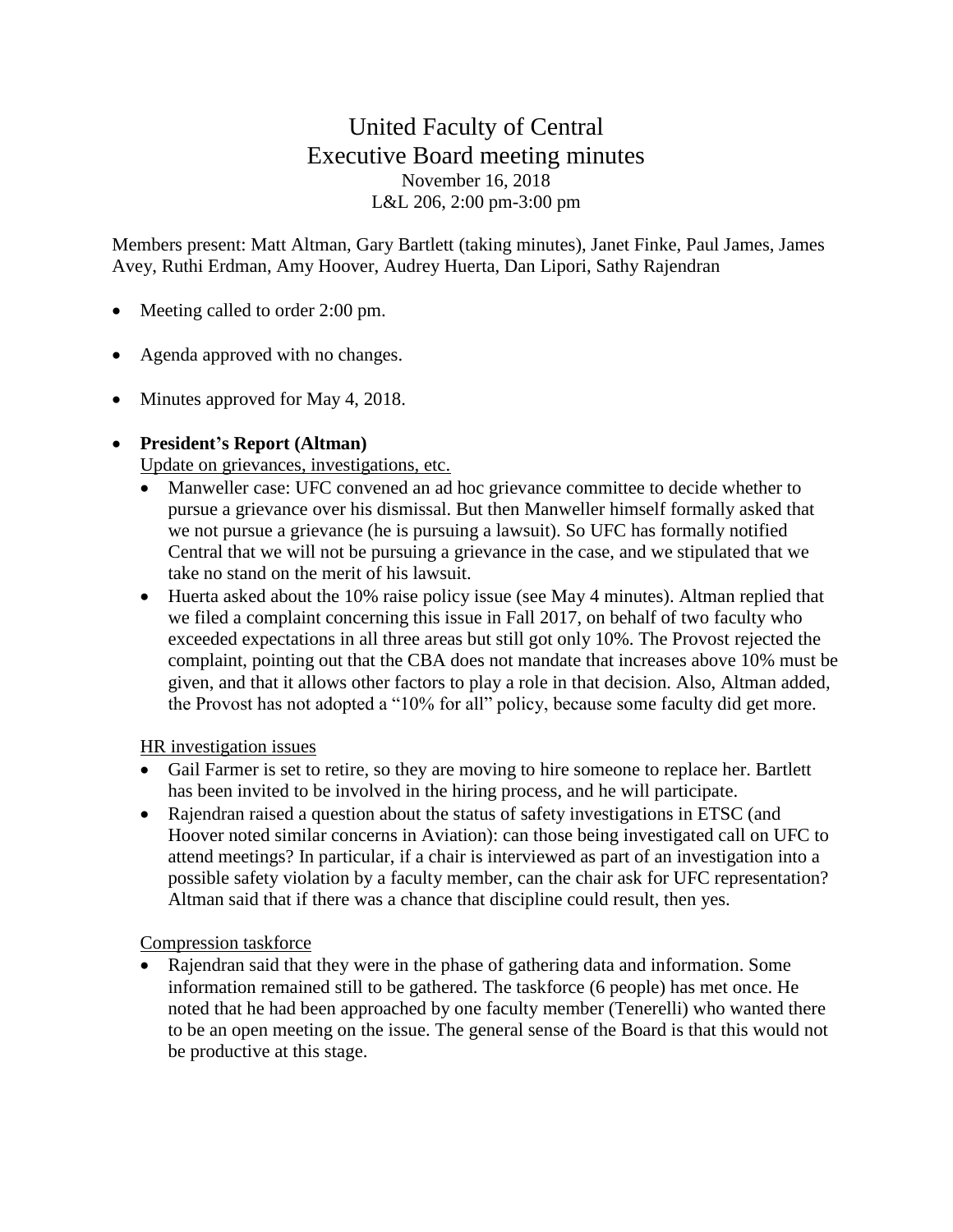Joint emails from Provost and UFC President

• Altman passed around drafts of two upcoming emails. One is on the timing of overload pay, which has (in CEPS and COTS) recently started to be withheld until Spring quarter even if the overload is performed earlier. The second is intended to communicate and clarify the definition of "material progress" concerning a PDP. The Board agreed that both drafts were satisfactory.

#### Labor-Management Council

- Summer obligations for faculty not on contract: in particular, are faculty obligated to read and respond to email? There was general agreement that faculty should do so, or (if they will be unable to do so for an extended period, e.g. because of field work) they should notify their chair.
- Timing of phased retirement applications: some faculty have started to apply several years ahead so as to try to avoid a PTR round. There was general agreement that this was not appropriate; faculty should apply no sooner than the year before they want to go on phased.
- Timing of chair merit: in the last bargain, administration proposed splitting the chair merit process from PTR merit process. UFC is open to this; but there was agreement that it should wait until the next contract bargain.
- JET recommendations: Altman passed around four recommendations (submit button for dossiers; a way to get a complete picture of a dossier; indication for reviewers of which activities were counted in a prior review; and the ability for reviewers to see activities from prior review periods). There was agreement that these recommendations should be supported at LMC.

## • **Vice President's Report (Bartlett)**

Complaint

• A recent complaint concerning over-reliance on SEOIs in PTR was moved to Level II, an appeals board. The board recommended that one of the three faculty involved be rereviewed, and also that the Provost needs to better justify her recommendations when she disagrees with most or all of the previous levels of review. President Gaudino had 20 days to make his final decision (i.e. whether to support the appeals board's recommendations). That period elapsed yesterday (Thu. 11/15), so the UFC officers will remind him to submit his decision.

#### Noticeboards

• Bartlett is working on getting UFC noticeboards put up around campus. He wants to start with 6: one in Grupe, and five in buildings with the most faculty. He thinks these are Samuelson, Black, L&L, Shaw-Smyser, and Purser. However, these estimates are uncertain, because they don't take into account faculty who are not in Ellensburg. He asked the E-Board whether they favor placement based just on faculty numbers, or whether Science I or II should get one instead of Purser, so as to get greater COTS coverage. The E-Board's sense was that number of faculty is the right measure. However, it was suggested that the SURC would be a better choice than Grupe.